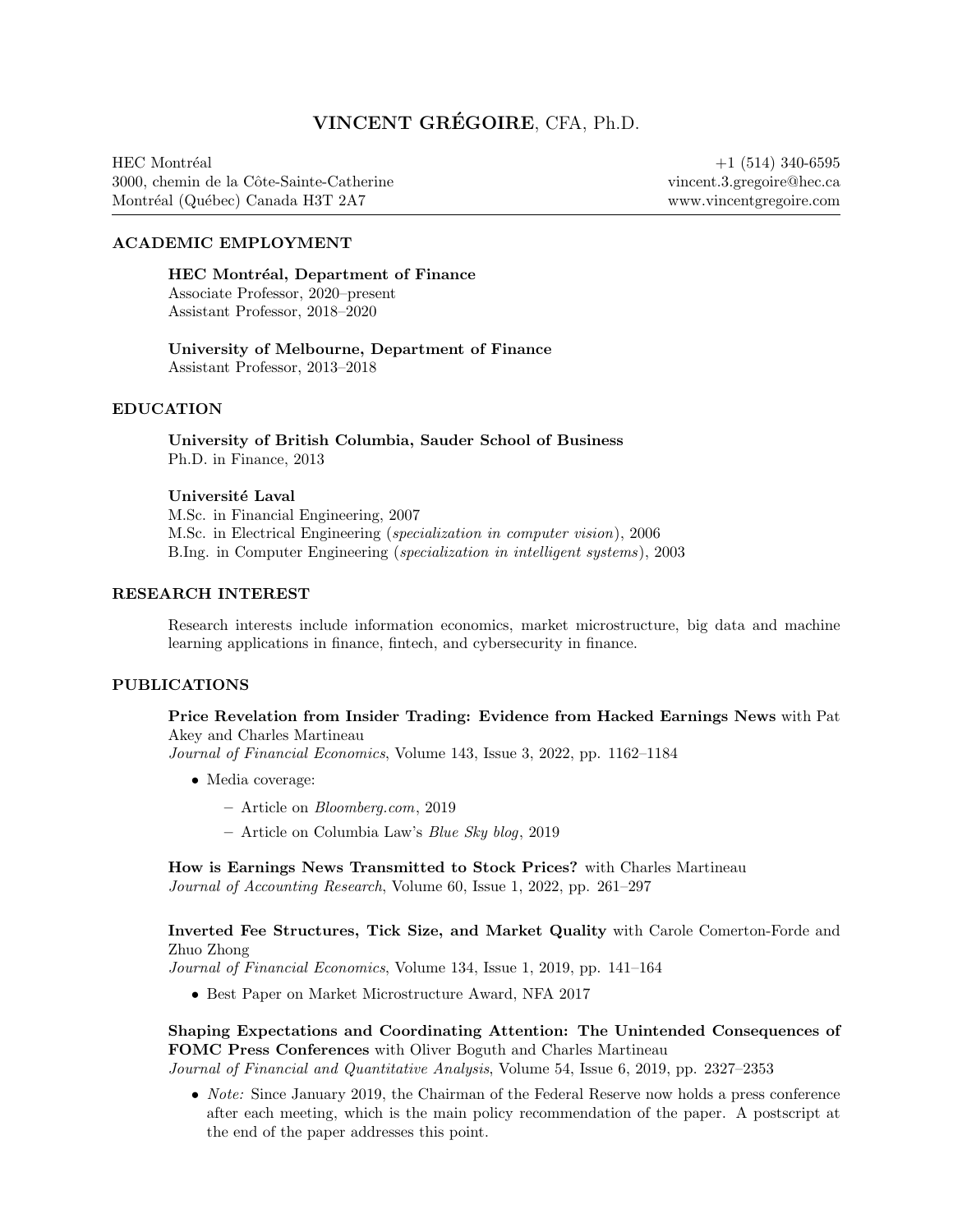- Best Paper on Financial Institutions and Markets Award, 7th Financial Markets and Corporate Governance Conference (2016)
- Media coverage:
	- Article in the [The Globe and Mail](https://www.theglobeandmail.com/business/careers/business-education/article-greater-transparency-in-business-can-have-unintended-consequences/), 2019
	- Live interview with Sky Business News, 2015
	- [Mention in](http://www.latimes.com/business/la-fi-yellen-hike-analysis-20151216-story.html)  $LA$  Times, 2015

[The Rise of Passive Investing and Index-linked Comovement](https://doi.org/10.1016/j.najef.2019.101059)

North American Journal of Economics and Finance, Volume 51, 2020, 101059

#### SUPERVISED STUDENT WORK

[HFTViz: Visualization for the Exploration of High Frequency Trading Data](https://doi.org/10.1177/14738716211064921) with Javad YaAli and Thomas Hurtut Information Visualization, Volume 21, Issue 2, 2022

#### PRE-PHD PUBLICATIONS

[Using Copulas to Model Price Dependence in Energy Markets](http://citeseerx.ist.psu.edu/viewdoc/download?doi=10.1.1.461.3276&rep=rep1&type=pdf) with Christian Genest and Michel Gendron

Energy Risk, 2008, 5(5), pp.58–64

[Visible and Infrared Imagery for Surveillance Applications: Software and Hardware](http://dx.doi.org/10.3166/qirt.4.25-40) [Considerations](http://dx.doi.org/10.3166/qirt.4.25-40) with Amar El-Maadi, Louis St-Laurent, Hélène Torresan, Benoit Turgeon, Donald Prévost, Patrick Hébert, Denis Laurendeau, Benoit Ricard and Xavier Maldague Quantitative InfraRed Thermography Journal, 2007, 4(1), pp.25–40

# WORKING PAPERS

[Price Pressure and Efficiency on FOMC Announcements](https://papers.ssrn.com/sol3/papers.cfm?abstract_id=3350687) with Oliver Boguth and Charles Martineau

[Double Bonus? Implicit Incentives for Money Managers with Explicit Incentives](https://papers.ssrn.com/sol3/papers.cfm?abstract_id=2980599) with Juan Sotes-Paladino

[Do Mutual Fund Managers Adjust NAV for Stale Prices?](https://ssrn.com/abstract=1928321) (permanent working paper)

## INVITED PRESENTATIONS

2022: American Finance Association\*, Financial Intermediation Research Society\*

2021: 3rd Future of Financial Information\*, Canadian Economic Association conference\*, Conference on Markets and Economies with Information Frictions\*

2020: American Finance Association\*, Midwest Finance Association, ASU Sonoran Winter Finance Conference\*, European Finance Association\*

2019: Midwest Finance Association, HEC/McGill SFW, Northern Finance Association, LBS Alumni conference\*, ESSFM Gerzensee (Informal Session)\*, Colorado Finance Summit\*

2018: American Finance Association\*, China International Finance Conference\*

2017: Queensland University of Technology, Western Finance Association\*, SHOF FinTech Conference\*, McGill University, HEC Montréal, Northern Finance Association, Queen's University, University of Toronto, York University, FIRN: The Art of Finance Conference, SIRCA Young Researchers Workshop, SFS Cavalcade Asia\*

2016: McGill University, Université Laval, Accounting and Finance Association of Australia and New Zealand, China International Finance Conference\*, European Finance Association, Financial Management Association Asia/Pacific, Financial Institutions, Regulation & Corporate Governance Conference, 7th Financial Markets and Corporate Governance Conference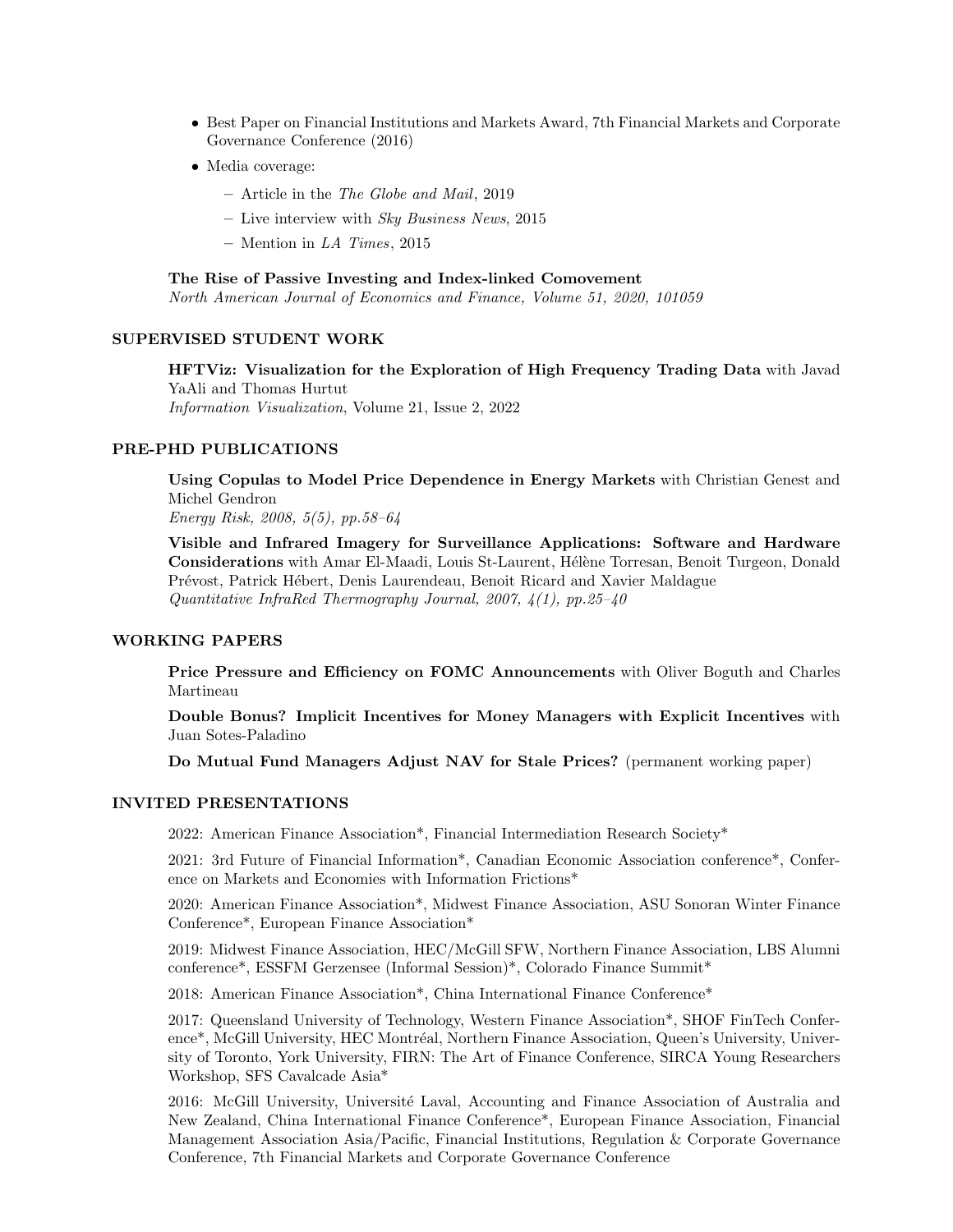2014: European Finance Association

2013: FIRN: The Art of Finance Conference, Northern Finance Association, University of Melbourne

2012: Midwest Finance Association

2011: Northern Finance Association

∗ denotes conference presentation by coauthor.

### RESEARCH GRANTS

2022: SSHRC, CAD 290,670 (principal investigator), with Pat Akey and Charles Martineau.

2020: IVADO, CAD 187,500 (principal investigator), with Christian Dorion, Thomas Hurtut, and Manuel Morales.

2020: SSHRC, CAD 59,574 (principal investigator), with Charles Martineau.

2016: Australian Centre for Financial Studies, AUD 10,000 (principal investigator), with Zhuo Zhong.

#### PROFESSIONAL SERVICE

#### Discussions

2021 Northern Finance Association, "Vestigial Tails? Floor Brokers at the Close in Modern Electronic Markets", by Edwin Hu and Dermot Murphy

2020 Midwest Finance Association, "Non-Deal Roadshows, Investor Welfare, and Analyst Conflicts of Interest", by Daniel Bradley, Russell Jame, and Jared Williams

2018 Northern Finance Association, "Reg NMS and Minimum-Tick Distort the Market in Opposing Directions: Theory and Market Experimental Evidence", by Yiping Lin, Peter L. Swan, and Vito Mollica

2017 FIRN: The Art of Finance Conference, "Net Buying Pressure and Informed Trading in the Options Market: Evidence from Earnings Announcements", by Ihsan Badshah, Hardjo Koerniadi, and James Kolari

2017 International Workshop on Financial System Architecture & Stability, "Stock Loan Lotteries and Individual Investor Performance", by Jordan Moore

2017 Financial Institutions, Regulation & Corporate Governance Conference, "Why do we tenure? Analysis of a long standing risk-based explanation", by Jonathan Brogaard, Joseph Engelberg and Edward Van Wesep

2016 Northern Finance Association, "Mutual fund flight-to-liquidity", by Aleksandra Rzeźnik

2016 Melbourne Money & Finance Conference, "Blockchain and the financial sector: The Good, The Bad & The Ugly", by Sophie Gilder

2016 Financial Management Association Asia/Pacific Conference, "Volatility and Directional Informed Trading and Option Market Microstructure", by Nick DeRobertis, Yong Jin, Mahendrarajah Nimalendran and Sugata Ray

2016 Accounting and Finance Association of Australia and New Zealand Conference, "Debt structure, tax and leverage: Evidence from China", by Kebin Deng and Yushu (Elizabeth) Zhu

2016 Financial Institutions, Regulation & Corporate Governance Conference, "Dividend Initiations, Information Content and Informed Trading in the Options Market", by Balasingham Balachandran, Huu Nhan Duong , Michael Theobald and Yun (Tracy) Zhou

2015 University of British Columbia Summer Finance Conference, "Governance under the Gun: Spillover Effects of Hedge Fund Activism", by Nickolay Gantchev, Oleg Gredil and Chotibhak Jotikasthira

2015 University of Melbourne Finance Down Under Conference, "Asset Pricing with Index Investing", by Georgy Chabakauri and Oleg Rytchkov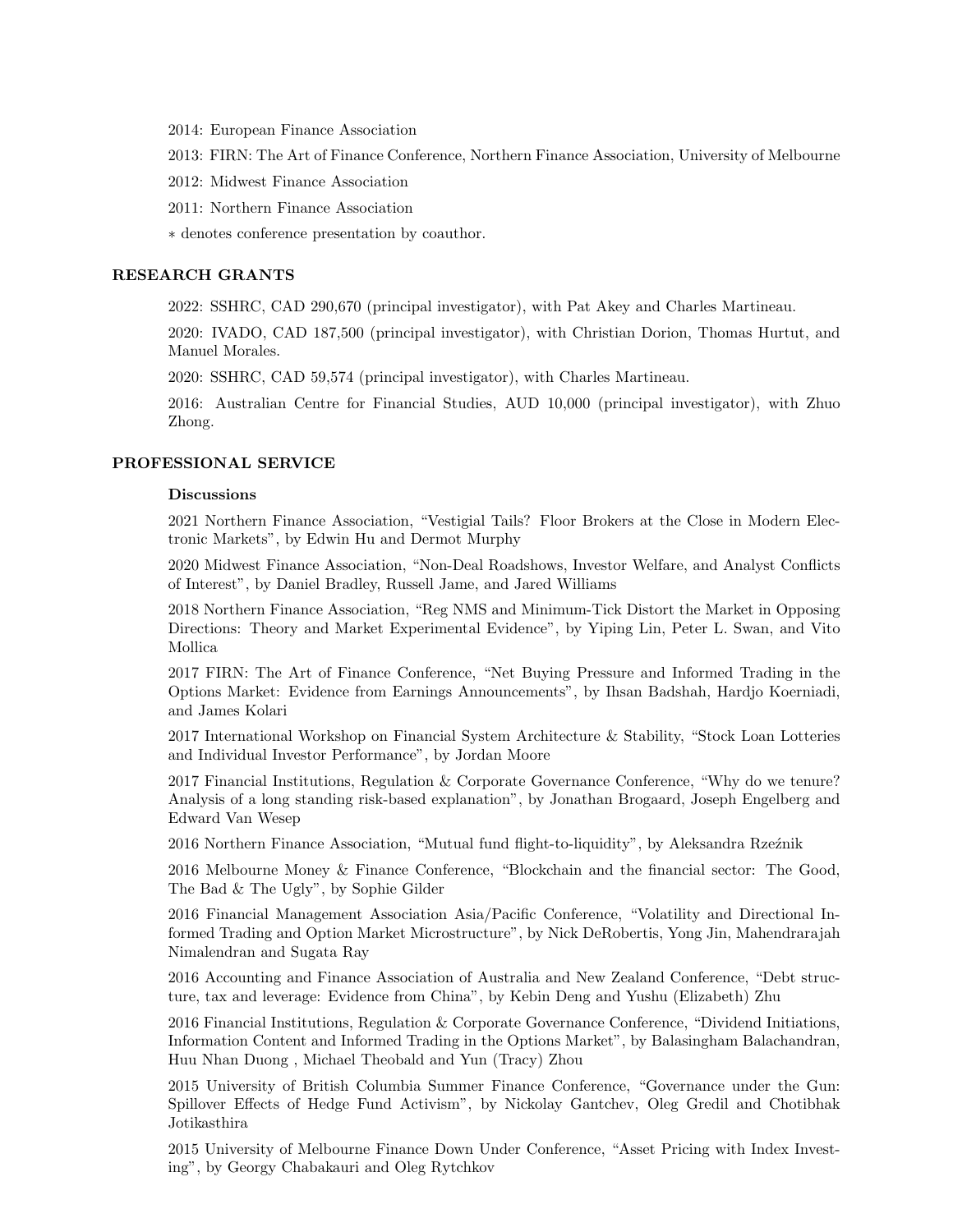2013 Northern Finance Association, "Optimal Hedging when the Underlying Asset Follows a Regime-Switching Markov Process", by Pascal François, Geneviève Gauthier and Frédéric Godin

2012 Midwest Finance Association, "Exposing Management Characteristics in Mutual Fund Performance", by Qiang Bu

2011 Northern Finance Association, "Alpha and Performance Measurement: The Effect of Investor Heterogeneity", by Wayne E. Ferson and Jerchern Lin

#### **Conferences**

Northern Finance Association (program committee, 2012-2022) FIRN Annual Conference (program committee, 2021) Finance Down Under Conference (organizing committee, 2015-2017) European Finance Association (program committee, 2013-2016) FIRN Asset Pricing Meeting (organizing committee, 2015)

#### **Journals**

Expert Systems with Applications (ad-hoc referee)

The Geneva Papers on Risk and Insurance - Issues and Practice (ad-hoc referee)

Journal of Economic Dynamics and Controls (ad-hoc referee)

Journal of Empirical Finance (ad-hoc referee)

Journal of Financial and Quantitative Analysis (ad-hoc referee)

International Review of Finance (ad-hoc referee)

International Journal of Financial Studies (ad-hoc referee)

IMA Journal of Management Mathematics (ad-hoc referee)

Management Science (ad-hoc referee)

Review of Financial Studies (ad-hoc referee)

Revue Finance (ad-hoc referee)

#### Research funding agencies

IVADO (ad-hoc reviewer) SSHRC (ad-hoc reviewer)

### Media

2021: [Interview on investing in cryptocurrencies](https://www.tvanouvelles.ca/emissions/je)  $Émission J.E., 11 février, TVA$  (in French) 2021: [Interview on GameStop](https://www.lapresse.ca/affaires/2021-01-28/speculation-boursiere/des-boursicoteurs-quebecois-interesses-par-la-frenesie.php) La Presse Canadienne (in French)

2021: [Interview on financial bubbles](https://ici.radio-canada.ca/nouvelle/1771259/marches-boursiers-nouveaux-sommets-investissements) Radio-Canada (in French)

2018: [Interview on blockchain with](https://pursuit.unimelb.edu.au/articles/blockchain-lucrative-buzzword-or-legitimate-game-changer) Pursuit

2016: [Interview on retiring paper notes with](https://vimeo.com/191921113/d8a95f3259) SBS World News

## **Other**

Compute Québec, member of the scientific committee, since 2021 Finance Ph.D. coordinator, HEC Montréal 2020–2021

# TEACHING

HEC Montréal, MATH60207, "Empirical Finance", 2020-2022 HEC Montréal, FINA60203, "Financial Econometrics", 2019 HEC Montréal, FINA20201, "Investment", 2018–2019